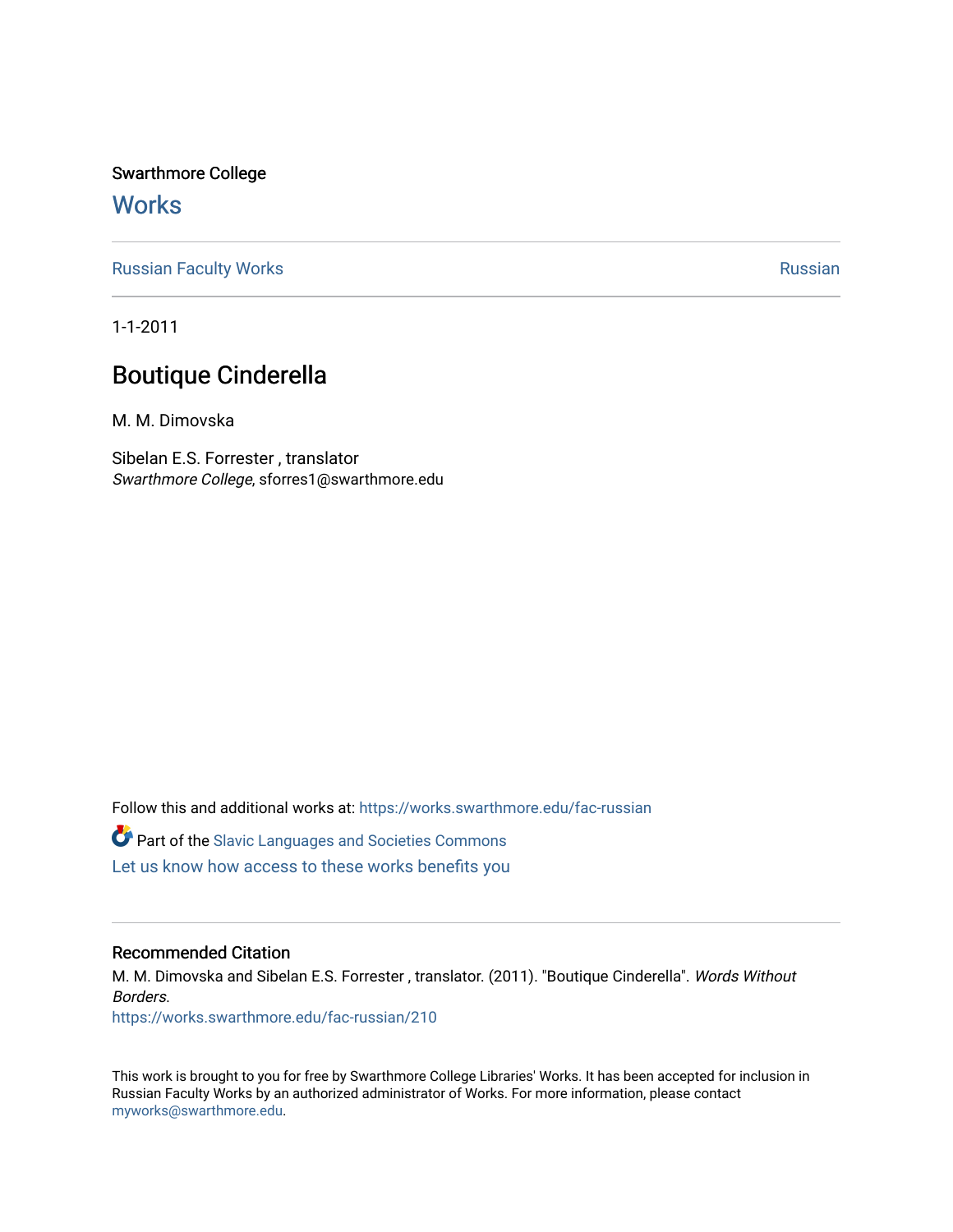# **Boutique Cinderella**

**W** [wordswithoutborders.org](https://www.wordswithoutborders.org/article/boutique-cinderella)/article/boutique-cinderella



### **[Magazine](https://www.wordswithoutborders.org/issues/)**

from the [January 2011 issue](https://www.wordswithoutborders.org/issue/january-2011)

Fiction by [Milica Miçiç Dimovska](https://www.wordswithoutborders.org/contributor/milica-mii-dimovska)

Translated from [Serbian](https://www.wordswithoutborders.org/find/languages/serbian) by [Sibelan Forrester](https://www.wordswithoutborders.org/contributor/sibelan-forrester)

"Boutique Cinderella" had a stuffed pigeon in the window with its beak stuck into a pile of grain on the windowsill, and a female torso wrapped in a silk Dior peignoir; the designer could be read on the label sewn on the hem of the discreetly opened skirt. With its lace insets, the peignoir looked like a wedding gown. There was nothing on it that would make you conclude that it was used clothing, though a cardboard sign in the lower left corner of the display announced, "Secondhand Clothing, by the Kilogram."

Perhaps a certain slackness of the fabric gave away that it was worn, though all peignoirs are a bit slack, or the color, faded with age, with its patina barely visible to be sure.

The boutique was located in a so-called "room off the street," in a humble two-story building not far from the house-museum of a famous poet, long dead, which was a two-story building too but somewhat more imposing than the building with that display window, standing out like a bay window, while its door had been broken through the wall later on, with three steps added at its base, like a sort of slipper on a coach.

In the same street, and in many other streets not only in Kamenica but elsewhere too, that transformation of ordinary, private rooms into studios, cigar shops, all sorts of salons and boutiques (out of poverty and the need for an additional source of income in order to survive), was an entirely ordinary phenomenon these days, provided that the rooms were located on the ground floor, on the street side of the building, and in neighborhoods that were not entirely deserted.

"Cinderella," witty, witty, Marina admitted to herself. Though it had taken her a while to get to that name. She'd tried on various names for size, she remembered, beginning with hers and her mother's. Marina, well, perhaps, but her mother's name, Sofija!? Unless wisdom means choosing secondhand clothes instead of new ones. But finally: "Boutique Cinderella." She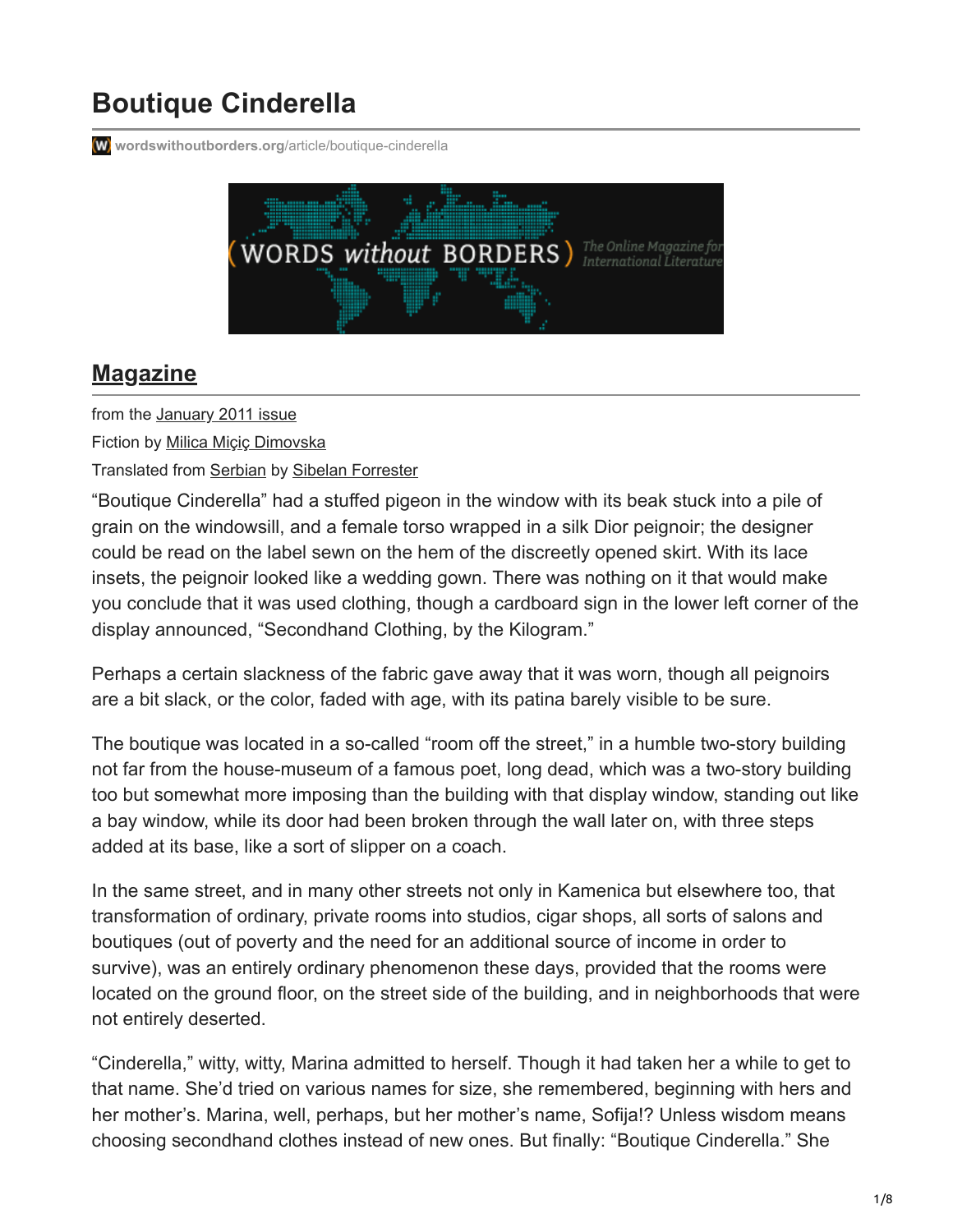was proud of her inventiveness, her sense of irony. With that name she mocked herself, her mother, and their customers. Or else, in a way, she was currying favor with herself and others. She was feeding hope. To turn an ordinary rag into a ball gown. Her mother had a knack for doing that.

The alarm clock went off at seven thirty in the morning. Marina was awake already and just waiting for it to ring. Her room was on the courtyard side (her mother slept on the ottoman, arranged in the dining section of the kitchen; that morning she had left the house at seven).

Looking through the window, Marina gave a sigh. I hate, I hate, and I will always hate that toad's-eye view, she thought. What could she see? The lopped and already-wilted tomato stems with a few yellow shriveled fruit that would never ripen, and knock-kneed grape vines, tired out like old folks, who could barely climb up that hill near the house.

A hill like a bear, and their little house, which she'd compare, oh yes, to a mushroom, a grayish-white mushroom grown up out of a rotten stump. A house with no view. What irony and what a utopia! Irony with reference to me, she thought. She hated villages and low buildings. Utopia for her mother, who believed salvation lay in that house in the village suburb, and in that stunted garden. "We'll have potatoes, beans, onions. We can raise pigs too. Fortunately, that's not necessary yet," she said. It's not necessary because she had become a true hawker and dreamed that their secondhand boutique would have more and more customers. "The people are done for," she stated, as an expert in the market, like a kind of Darwinist liberal in England, say.

Done buzzing, the alarm clock stopped in place. Marina jumped out of bed. She was taking the afternoon shift and now had the job of minding the boutique until her mother came back.

On the door of their boutique it said, "Open from 8 to 8." If she had to go out for a moment, she'd hang up a note, "Back in a moment," although that was most often unnecessary since customers rarely stopped by.

Once she was dressed and washed up, she went into the shop through the door from the corridor and found herself right behind a counter where she put her breakfast and two textbooks, one for philosophy and one for biology. An electric scale stood on the counter. Marina put her transistor radio down beside the scale. On the left was a dressing room defined by a plush curtain, like some kind of miniature theater. Intimate, for one person alone. Inside was a mirror, and a narrow part of it now peered between the edges of the curtain, reflecting one very faraway sleeve that Marina searched for all over the shop. Where are you, where are you, blue sleeve? It was hard for her to find it; on a dress, such a sad one, a blue dress that must have belonged to some old maid. With white cuffs, edges battered with wearing. She pulled on it playfully and it stirred there in the mirror, as if twitching with fright. Which was of course a delusion, for a dress feels nothing. A dress *is*, but it does not *exist*. Marina played with what she had learned from philosophy. A dress is, but it has no idea. About what? About battle, about being . . .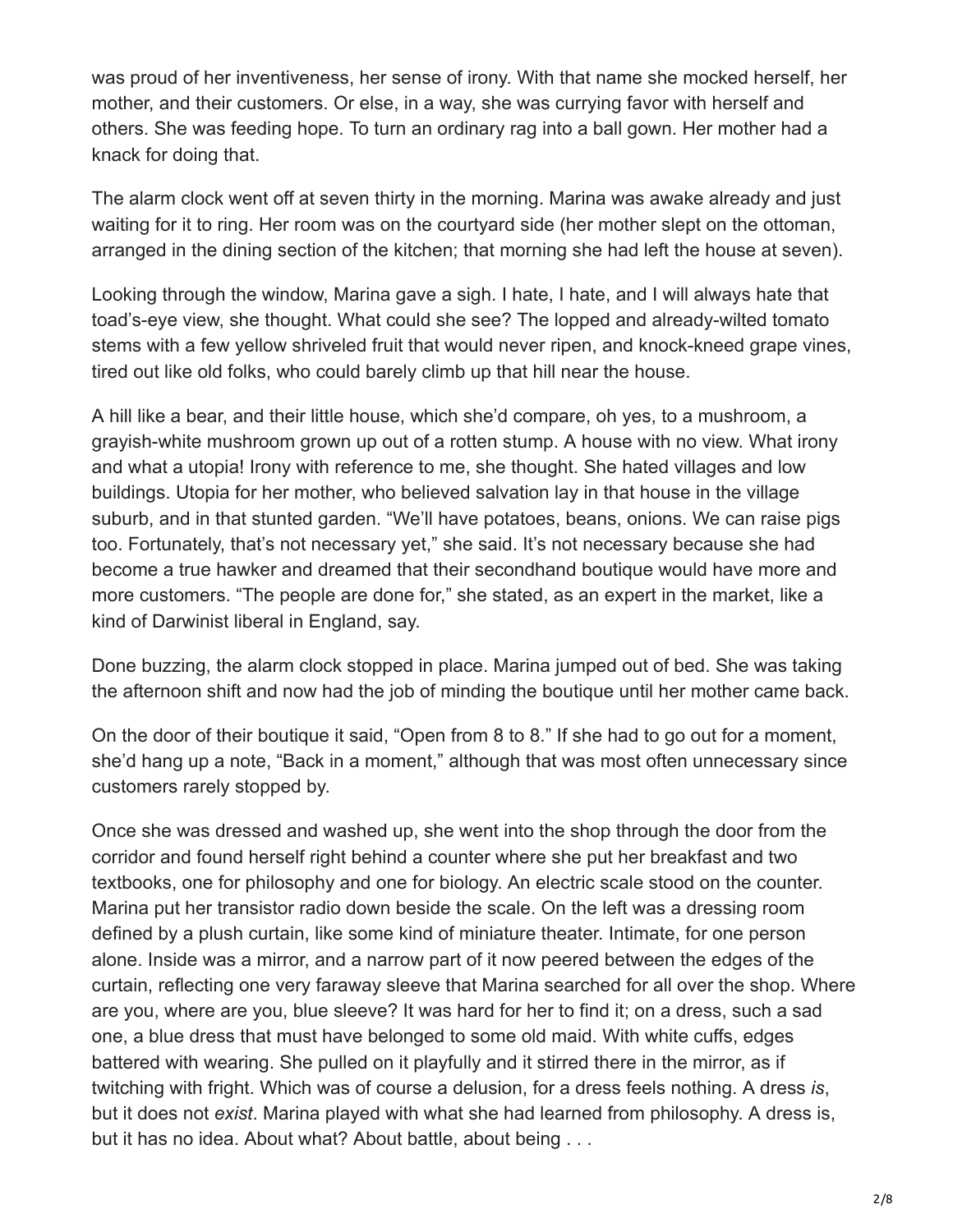It needs to be fed. She took the fried breakfast her mother had prepared before she went into the city. It was still warm. She took a bite, a bit of oil dripped out that smelled like yesterday's breakfast, then she drank a sip of yoghurt to cover the taste of the fried potato. A bite of fried potato followed by a gulp of yoghurt, and breakfast was done. She wiped a drop of yoghurt off the counter with a rag, picked up the empty plate and cup, took them out into the kitchen, then came back to the shop. She unlocked and opened the outside door so only the rolldown curtain of colorful plastic braid remained between her and the street.

Then, like a wardrobe manager in some old provincial theater that had given no shows for a long time, she went into all those dresses, skirts, blouses, pants, shirts, coats, that her mother had cleaned, mended, and ironed, and that were waiting for their new owners.

She tapped one suit jacket on the shoulder, dark blue with discreet stripes, not too tailored, relaxed. Like some kind of dog with a pedigree, she thought, it served its master well and then he, having had enough of it, gave it to a humanitarian organization—a philanthropist, you might think—and the humanitarian organization kept it in a shed, in a heap with other discarded things . . . Oh how dumb, if I started to imagine who all used to wear and who all will wear this clothing here, my head would start to spin.

She took up her position behind the counter, turned on the radio, heard the dignified, though cold, official voice of the announcer reading the official news. She immediately changed the station, twisted the knob, interrupting everyone who was gabbing and complaining in midsentence, until she got to a station with good music. Bingo!

She pressed her finger on the metal surface of the scale. A hundred grams. She increased the pressure to two hundred, three hundred, four hundred grams . . . Then she let the arrow go back to zero, where the effect was so stable and peaceful.

At that moment the bright braids on the door rustled. Two girls came through the curtain, moving their heads as if ducking through it.

"May we look at the skirts?" one of them asked and started to laugh for no reason.

Marina scowled. She'd already had experience with girls who came in, tried everything on and left without buying anything. And she always felt the urge to chase them out before they'd even touched any of the clothing, but then she would remind herself that she had to behave like a saleswoman. She waved toward the section where the skirts were located, without leaving the counter. She watched them as they moved the hangers, checked the cut and size of the skirts, touched the material, looking for a miracle, a prettier skirt and better quality than in the new clothes store. They chose a few and went into the changing room to try them on. She heard them whispering something inside and laughing conspiratorially. They're laughing at me, went through her head, they despise me just the way I despise them.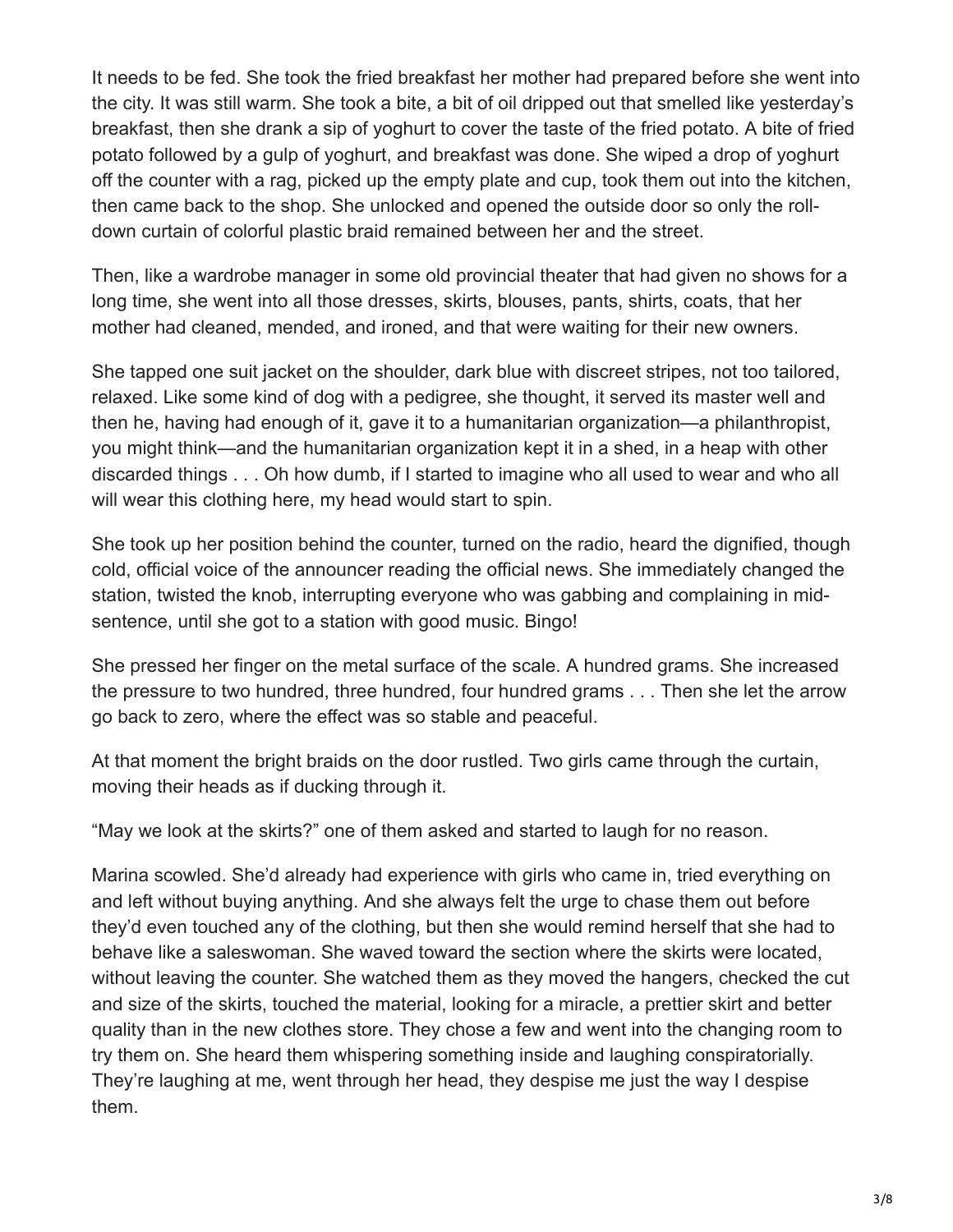The curtain was only half drawn and Marina could see the girls pulling off their jeans as if they were shedding snakes' skins and then putting on the skirts, pulling them on from above, turning them around their waists, checking in the mirror to see whether they hung well on their bodies. Two dolls. Coming out of the changing room, they put the chosen skirts down on the counter. Marina moved the skirts onto the scale. They weighed two kilos.

"A hundred and fifty dinars, altogether."

"So much!"

"You have six skirts here," Marina said, picking them up one at a time. "That means, only twenty-five dinars each. Besides that, they've all been dry cleaned and ironed."

She convinced them. The girls paid and left.

She went into the changing room and picked up the dropped skirts. She felt miserable even though she had just made a hundred and fifty dinars. She carefully shook off the skirts and hung them back on the hangers, then returned them to their rack. All the clothing in the boutique gave off a heavy smell of old things and chemical formulas, denatured alcohol and naphthalene, though fresh air came through the spaces on the door.

She had just sat back down at the counter when an older woman came into the shop, diffident, with the neat look of a poor person.

"How much is that peignoir in the display?" she asked cautiously.

"The peignoir is not for sale," Marina answered her. She was proud of her arrangement in the display window, and it was out of the question for her to change it on the caprice of some aging spinster.

The woman stood there facing the counter, as if she hadn't heard the answer.

"I'm going up to the Institute, any day now, and I don't have anything to put on over my nightgown. You know how it is when you're in the hospital, you have to look decent, regardless of the surroundings," she explained humbly.

"The Institute has dressing gowns of its own, I think . . ."

"I imagine so, but this one is so pretty. You won't believe me, but I used to have a peignoir very much like it. Unfortunately, I left it behind in Mostar. I'm a refugee, and if it isn't hard for you to do this for me, I'd be very grateful to you . . ."

"That's the display window, an arrangement. I'd have to ask my mom, and she's not here."

"We could arrange something. I won't be in the Institute for long, two or three days for tests, afterwards I'll return the peignoir to you, if you wish."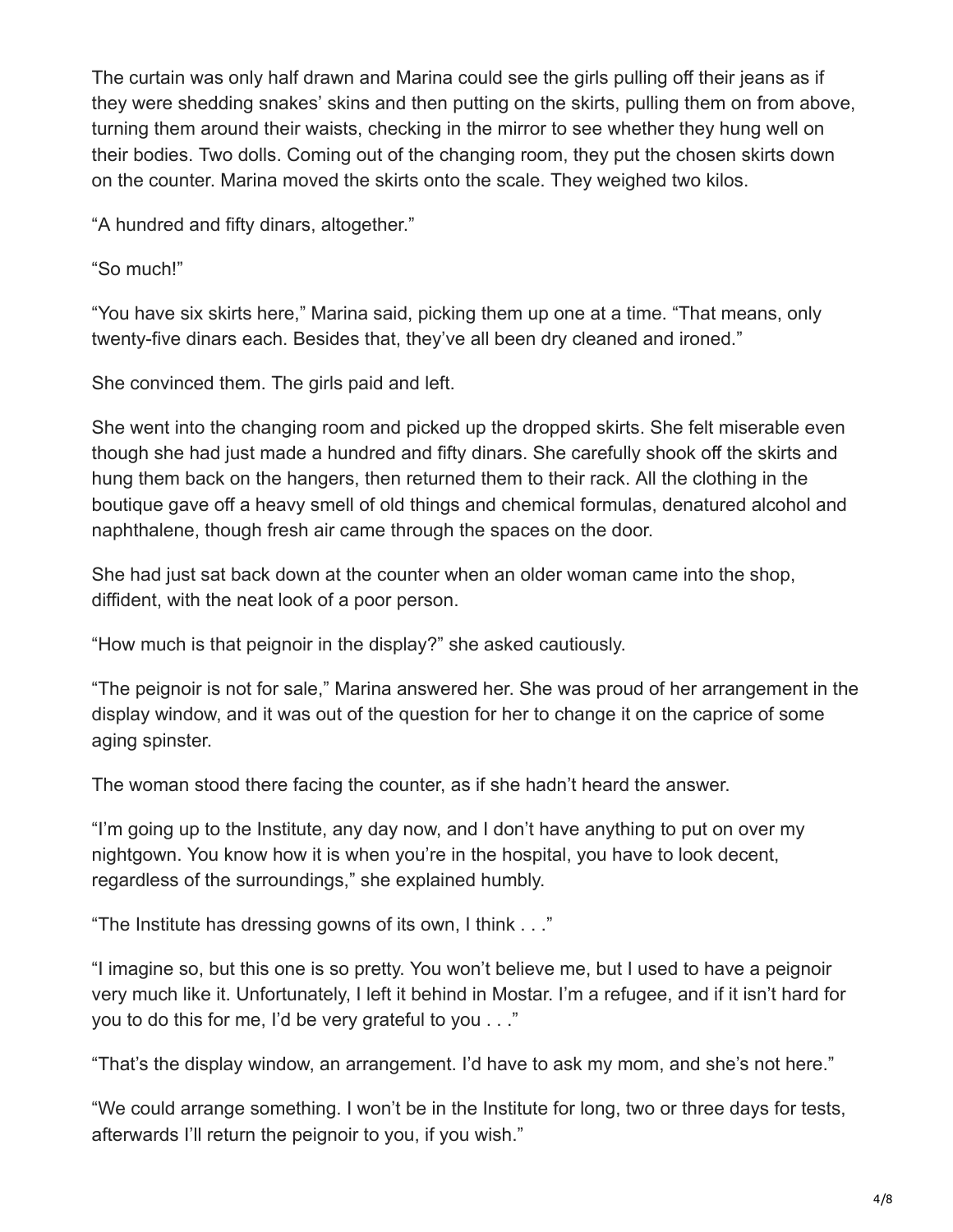"I can't promise you anything," Marina stayed firm.

The woman left the shop. Outside, she stood in front of the display window for a few moments and then, hesitating, she moved away down the street.

The medicines and secondhand clothing from humanitarian aid were delivered on Mondays to the Baptist church on the corner of Tsar Lazar Boulevard and the Street of the Circle of Serbian Sisters. Marina's mother, Sofija Petrov, arrived early in front of the church where there was already a press of people.

\*\*\*

"Where are you off to? The line is here . . ." some complainer grabbed her by the upper arm.

"I don't want to join your line," she brushed him off, shaking his hand from her disgustedly, careful not to let go the handlebars of the bicycle she was pushing.

It was a long line that began on the street, wound through the narrow passage from the gate to the steps of the building with the improvised pharmacy of humanitarian aid on the second floor, on the courtyard side. The staircase was thick with retired people, as if covered with grasshoppers. Once she too had waited in the line here for pills for high blood pressure and had argued with the pharmacist, who didn't want to give her more than thirty pills, and wanted a payment of five dinars for that. In the end it turned out to be a good thing that she hadn't gotten more, because the medicine was due to expire the next month.

On the street side on the ground floor were the spaces of the Baptist church she'd been peering into ever since she was sixteen, when her mother had brought her here to christen her without telling her father. Now she was fifty, but she didn't make a point of letting everyone know that fact. She considered that she could pass for five years younger.

Pushing the bicycle toward the courtyard, she called to the retirees, "They're poisoning you, ladies and gentlemen, those humanitarians, I'd bet that they're poisoning you." She enjoyed provoking them.

"We should all be poisoned, we've earned it," one old woman agreed with her, self-critically. An impoverished woman, of course, and lame. A stack of prescriptions stuck out of her health record book like worthless money from a wallet. She listened to the chain reaction of reproaches and remarks.

Go ahead and amuse yourselves, you've got time to spare, she said to them in her thoughts as she went into the neglected courtyard, filled with rolls of rusting wire instead of grass, a cement slab of a well that was plugged, and two or three unidentified saplings with stunted foliage, their leaves stamped with the rust of autumn, like those blots on old people's skin that some people call "grave flowers."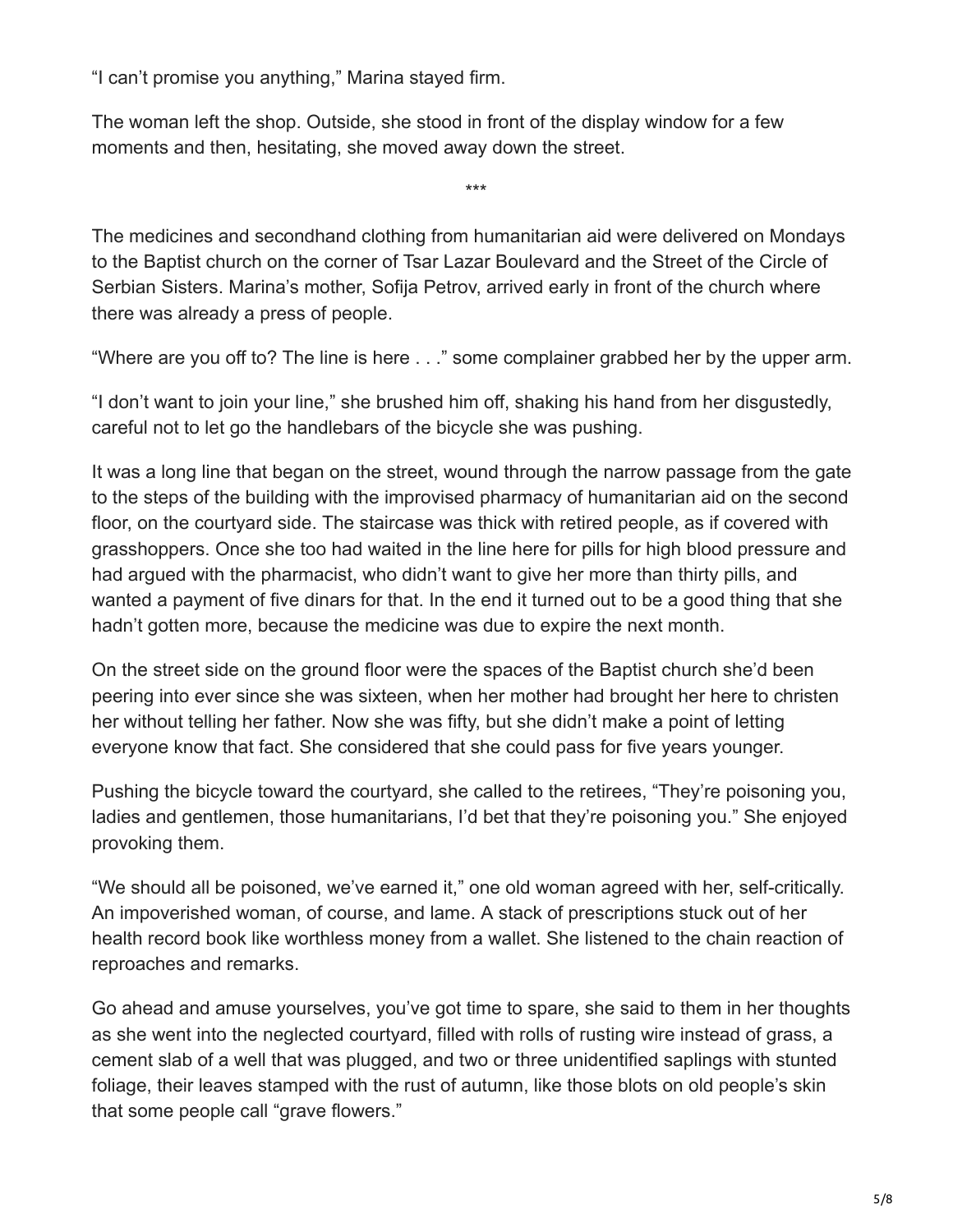At the far end of that space, along the wall of the enclosure, a porch made of tarpaper stood over the part of the humanitarian aid that was not distributed through the Red Cross but left here for various passersby, Sofija among them, "a former clerk at a failed business and former wife of a director who's became a prophet in his retirement," as she would introduce herself to people, but only at moments when she felt strong enough to look at herself with irony.

Two little gypsies were playing around the sealed well. Where's their mama? Surely she's picking through the loot. She could hardly make her out, so brightly dressed, next to the bright pile of clothes she was digging through. She already had a full basket and now, with a severe look at Sofija, her decent appearance and her well-kept bicycle, she threw the bundle on her shoulder and started to retreat from the terrain in tacit agreement. Waiting for her to move away with her kids, Sofija leaned her bicycle against a tree and locked it there with a chain. Then she went in under the cover.

That smell, she knew it. It crept into her nostrils. The smell of secondhand clothes, the stench of secondhand clothes. At first it made her want to vomit, she kept thinking it smelled like a dissection, but then, reproaching herself for her weakness, she expertly discerned the odors of naphthalene, sweat, flea powder, something at the same time both scorched and basement-damp . . .

Here too it spread from the dug-through bale she needed to dive into and to pluck from it anything that could, after laundering, mending and ironing, become a decent piece of clothing.

Like a connoisseur, she recognized spots of various ancestry on the clothing, the ones that could be cleaned and the ones that nothing could remove. She noted the unmendable wear of collars and cuffs, yellowish sweat-stains under the armpits, the larvae and silk of moths that ate woolen things, turning them into sieves and screens.

Digging through that clothing, she hoped as always that she would happen on something truly valuable, goods with a label from some well-known world designer, something elite, thrown away because of a completely benign mark that could be removed with ordinary alcohol or turpentine.

She pulled piece after piece out of the pile, spreading them out, looking them over and then separating into piles, "use" and "perhaps use, perhaps toss."

Rooting through these thrown-out things, these things entangled in a snake's nest of forgotten vanities, she felt as if she were making contact with the world, with people from the metropolis. Yes, yes, she could imagine them, the former owners, how they get rid of their old clothing in the name of charity, with the feeling that they're doing a good deed, but in fact they're just making room for new things. As if she couldn't see through them, those philistines in front of their dressers and cupboards overfull of clothing that's started to bore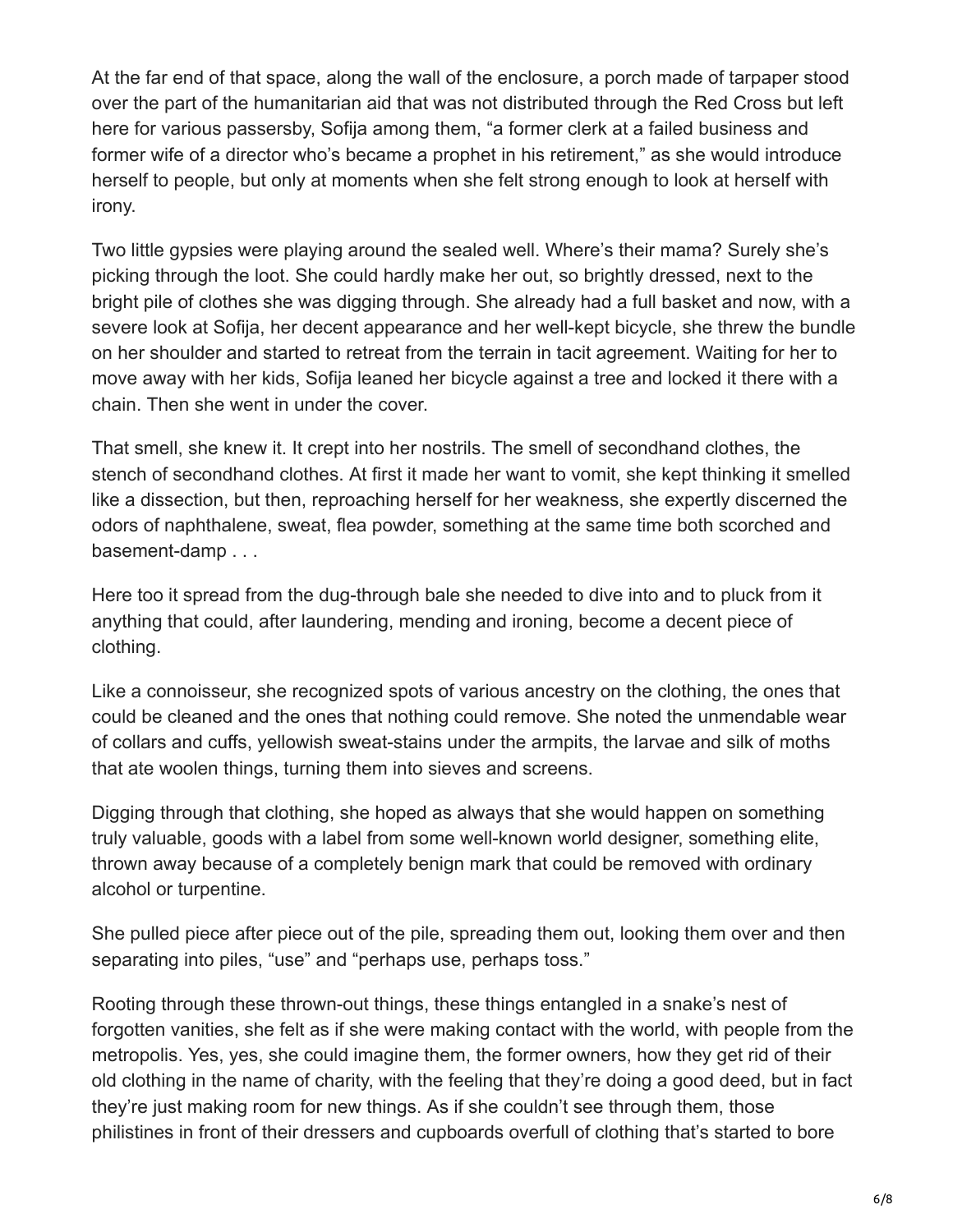them, how they grab with relief at the humanitarian straw of rescue from, let's say, the pangs of conscience that they are tempted, irresistibly tempted, by what is new, new, and new again. As if she didn't know . . . As if she didn't know the meaning of the itch to buy something, and the pleasure of giving in to it. She remembered it nostalgically.

Oh, look, a perfectly good man's shirt, with blue stripes. Good as new. Perhaps even new, misplaced. She spread it out to look it over carefully. Weak places? On the chest? Does it hurt you here when you inhale? No, nothing. The curve of the collar, look here, completely healthy, not frayed anywhere, she passed her fingers expertly over its edges, along the edges of the cuffs, felt their pulse, completely normal, fortunately. Perhaps there was a tiny hole from a cigarette burn or an iron? She turned the shirt towards the sunlight—nothing, nothing, except one spot by the bottom button. From what? She thought, maybe from semen. And she laughed. That's easy to clean off. She had experience with that.

She turned it inside out to find the label. Look, look, it was sewn inside along the seam. A very prestigious brand. She read with pleasure:

"St. Michael

Marks & Spencer

### Baker Street London"

Red double-decker buses and Big Ben rose in a mirage before her eyes. Big Ben, that tower with the clock that counts off, probably in English. *One, two, three, out falls me*. No, no, it only rings, of course, of course, *For whom the bell tolls*, what nonsense would pop into her thoughts. She looked for the tag with the size of the shirt. She found it inside, sewn along the hem: 42. Just the right size for her ex-husband, for his neck, on the thin side. He lived near the Baptist church, in a tall building that towered over all the others in the area. Even from where she was now, squatting by the mound of old clothes, she could see the windows of his apartment, windows without curtains. "I have no one to hide from, only the birds visit me," he boasted. She imagined him as he had been looking lately. Balding, with a graying lumpy beard that continued his mustache, he looked to her like a defrocked priest. His beard a few years old. He started to grow it after he was fired from his position, after they got divorced. Oh, once I'd gotten free of him, she thought. And the shirt, once I clean it, maybe I'll give it to him, she even felt an impulse of generosity.

*From* Mrena*. Copyright 2002 by Milica Micic Dimovska. By arrangement with the author. Translation copyright 2011 by Sibelan Forrester. All rights reserved.*

[Read more from the January 2011 issue](https://www.wordswithoutborders.org/issue/january-2011)